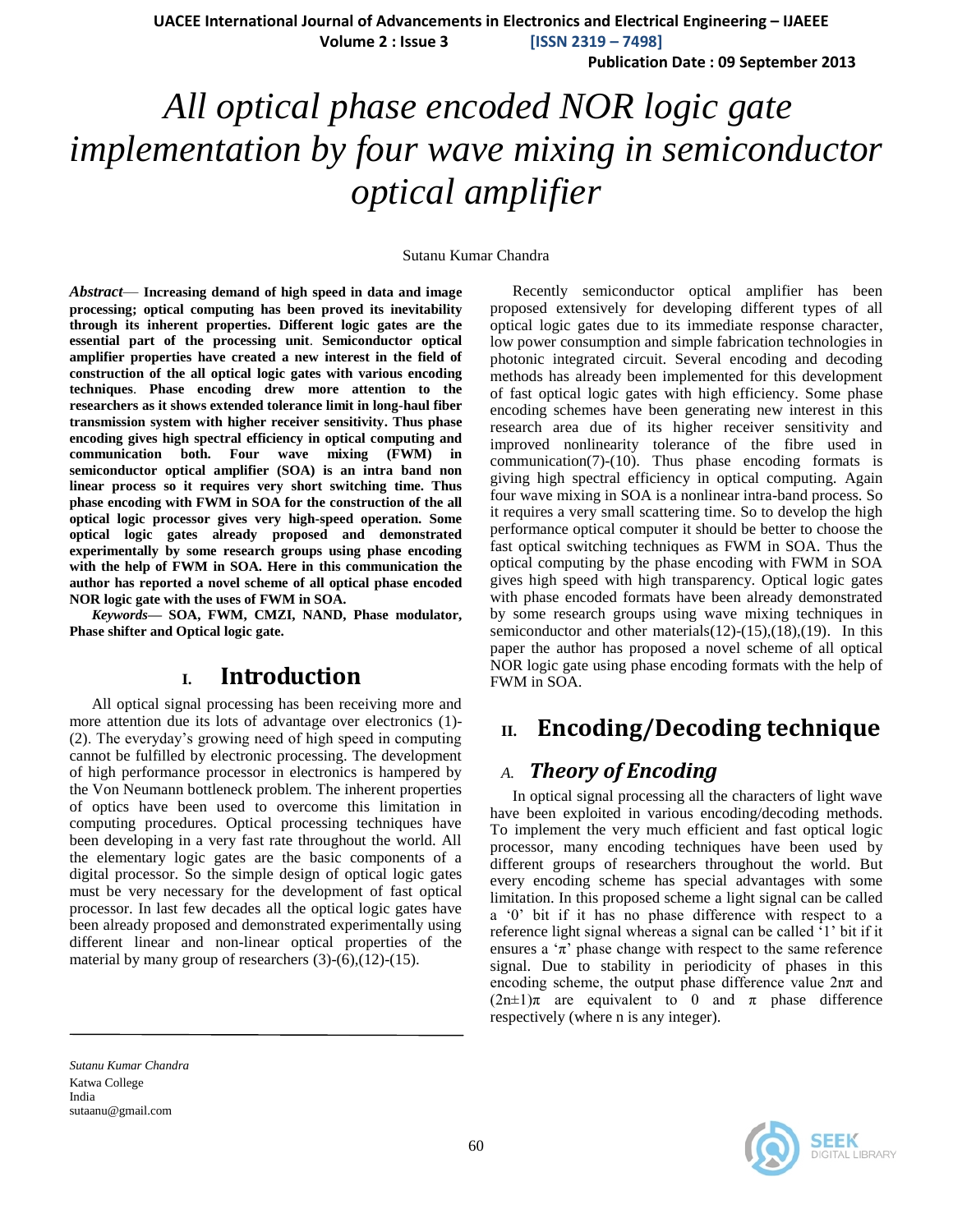**Volume 2 : Issue 3 [ISSN 2319 – 7498]**

**Publication Date : 09 September 2013**

### *B. Arrangement of Interferometer for Phase Encoding*

In this proposal an arrangement of interferometers has been considered for choosing inputs and creates phase information according to the bits. Here two Mach-Zehnder interferometers are coupled by joining their single arm [9]. This arm is known as common arm and the arrangement Coupled Mach-Zehnder Interferometer (CMZI). In this CMZI, a light wave is first split equally by  $1\rightarrow 2$  Y-branch coupler (1:1) and then entered into the upper and lower input of it where these signals is again divided by  $1\rightarrow 2$  coupler splitters and transmitted through both the arms of upper and lower MZI. The light beams are combined by means of interference of the waves present at the upper and lower outputs of the CMZI by the  $2 \rightarrow$ 1combiner coupler. The interference will be constructive or destructive based on the phase of the light beams by which they meet with one another at that instant. In case of constructive interference, the light beam will come out with the same phase and frequency by which they interfere with one another and no light will emerge for destructive interference.



Fig-1:- The arrangement of CMZI with the outputs.

In this procedure a phase modulator (P.M) is placed over the common arm of the CMZI and which will introduce extra  $\pi$ phase depends on the biasing voltage.

TABLE I. NATURE OF THE LIGHT WITH PHASE AT THE OUTPUTS OF CMZI

| <b>Initial</b><br>phase of<br>the light<br>heam | <b>Binary</b><br>inputs | additional<br>phase<br>introduced<br>by the phase<br>modulator | <b>Phase of light</b><br>wave<br>emerges<br>from the<br>upper<br>outputs of<br>the CMZI. | <b>Phase of</b><br>light wave<br>emerges<br>from the<br>lower<br>outputs of<br>the CMZI. |
|-------------------------------------------------|-------------------------|----------------------------------------------------------------|------------------------------------------------------------------------------------------|------------------------------------------------------------------------------------------|
|                                                 | 0                       |                                                                | Φ                                                                                        | Absence of<br>light                                                                      |
| Φ                                               |                         | π                                                              | Absence of<br>light                                                                      | $\Phi + \pi$                                                                             |

This phase modulator (PM) is enabled or disabled in accordance with the binary input signals by applying the voltage  $V_{\pi}$  over it. A  $\pi$  phase shifter is also inserted in the lower arm of the CMZI for selecting the light wave with proper phase at the suitable outputs required for this design of logic realization. The presence and absence of light wave with the phase at the outputs of the CMZI is shown the figure-1 and table-1

# **III. Principle of Self Pumped Four Wave Mixing in SOA**

FWM is a nonlinear intra-band process in a semiconductor optical amplifier. The phenomena of FWM takes place inside SOA when more than one light signal with different frequency enters within it and as a result of FWM in SOA it will generate many idler signal light waves of different amplitudes, frequencies and phases. When two light waves go into the inside of SOA instead of three, then both the input signal also acts as pump waves  $(12)-(13)$ , $(16)$ . This is known as self pumped FWM and its output has the form given by,

$$
E_{3,4}[FWM] = \eta(i,j) E_{i,j} E_{j,i}^2 \cos[(2k_{j,i} - k_{i,j})x - (2\omega_{j,i} - \omega_{i,j})t + (2\phi_{j,i} - \phi_{i,j})]
$$

where  $\eta(i,j)$  is the conversion factor in this process. Where we consider all the beams ( $i, j = 1,2$ ) be moving along the x axis with intensities  $E_{i,j}$ , frequencies  $\omega_{i,j}$  and phases  $\phi_{i,j}$ respectively. For an efficient FWM in SOA, all these waves are co-polarized. Therefore there are two simultaneous FWM outputs with frequency  $\omega_3 / \omega_4 = (2\omega_1 - \omega_2) / (2\omega_2 - \omega_1)$  and phase  $\phi_3 / \phi_4 = (2\phi_1 - \phi_2) / (2\phi_2 - \phi_1)$ . The self pumped four wave mixing is shown in Fig. 2. Thus the self pumped FWM between two pump waves produce two side-bands with the unmodified pump beams.





Fig.2. Self pumped FWM in SOA

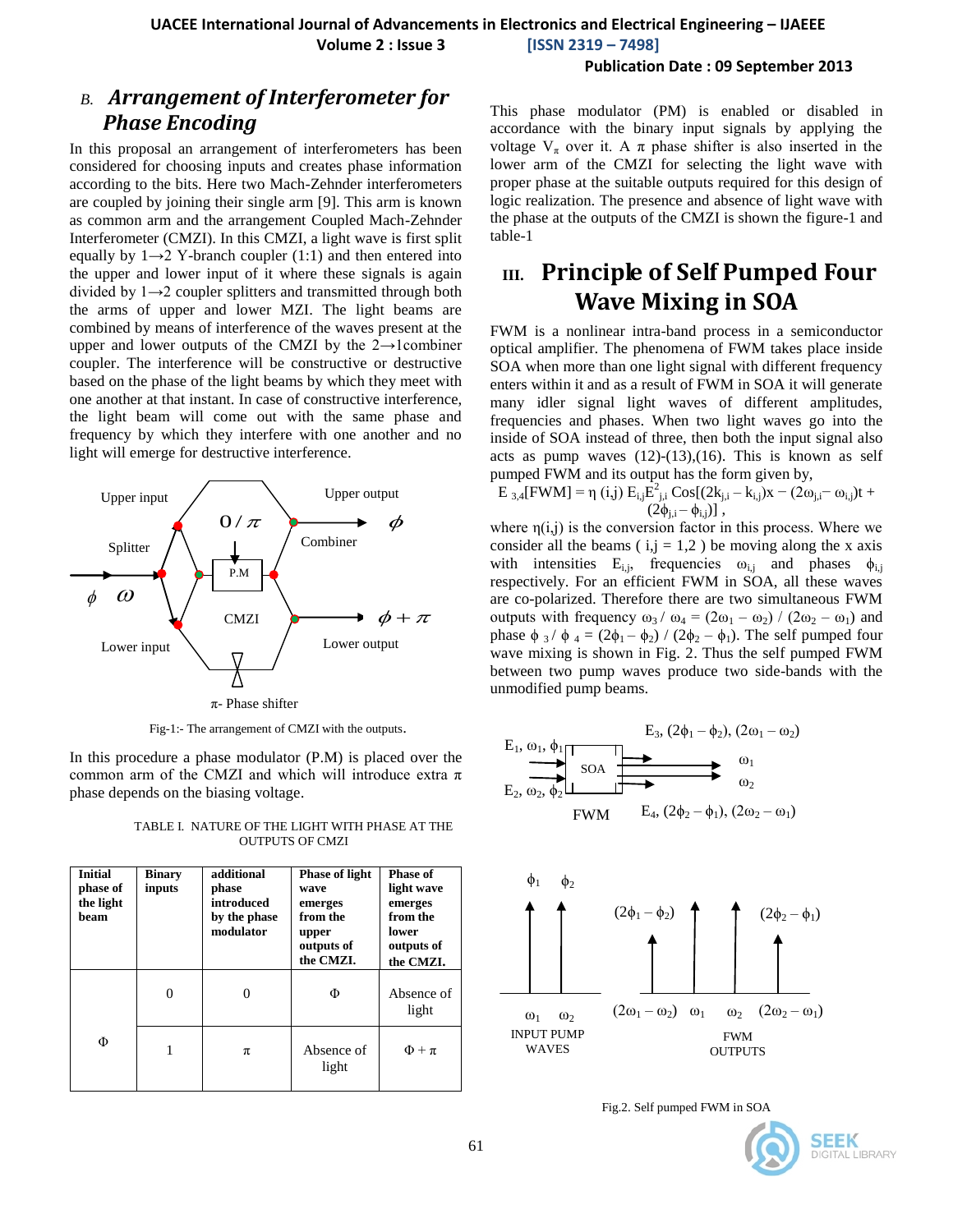### **Publication Date : 09 September 2013**

# **IV. Proposed scheme of optical**

# **NOR logic gates**

In this scheme of logic gates two CMZI arrangement have used for introducing the additional phase based on the two binary inputs A and B simultaneously. When the binary inputs A or  $B = 0$ , then the light wave will come out with the same initial phase from the upper output whereas if A or  $B = 1$ , then the light wave will appear only from the lower output with  $\pi$ phase extra over the initial phase from both the CMZI-1 and CMZI-2(11),(17)-(19). In this two cases no light will emerge from the lower and upper output respectively from both the CMZI-1 and CMZI-2. Here any two light waves with slightly different frequency  $\omega_1$  and  $\omega_2$  (nearly zero dispersion wavelength i.e.1550 nm) are used to produce the two phase encoded pump beams through CMZI and which are synchronously injected with proper phase inside SOA for FWM to implement the logic. Here four SOA (**S-1, S-2, S-3** and **S-4**) are utilized for four combination of operation of the two input binary logic gate. For two wave supported self pumped FWM, one beam from either upper or lower any one output from CMZI-1 and the other beam from any one output of CMZI-2 are inserted within the SOA **S-1**, **S-2**, **S-3** and **S-4.**  A very low band pass filter centered at frequency  $2\omega_1-\omega_2$  is placed after each SOA to pass a proper FWM idler light component having the same frequency with its corresponding phase  $2\phi_1-\phi_2$ . For self pumped FWM in each of these four SOA is connected with any of the two outputs of the CMZI-1 and 2 are given in the table-3.

#### TABLE 3

THE OUTPUTS WITH PHASE CONNECTED WITH THE FOUR SOAS

| For FWM in<br><b>SOA</b> | The output injected<br>inside SOA from<br>CMZI-1 with phase $\Phi_1$ | The output injected<br>inside SOA from CMZI-2<br>with phase $\Phi_2$ |
|--------------------------|----------------------------------------------------------------------|----------------------------------------------------------------------|
| $S-1$                    | Upper output- $\Phi_{\rm nl}$                                        | Upper output- $\Phi_{p2}$                                            |
| $S-2$                    | Lower output- $\Phi_{p1} + \pi$                                      | Upper output- $\Phi_{p2}$                                            |
| $S-3$                    | Upper output- $\Phi_{p1}$                                            | Lower output- $\Phi_{p2}+\pi$                                        |
| $S-4$                    | Lower output- $\Phi_{p1} + \pi$                                      | Lower output- $\Phi_{p2} + \pi$                                      |

Therefore always in each binary combination of the inputs A and B, only one SOA will produce FWM output due to simultaneous presence of the two pump waves with frequencies  $\omega_1$ ,  $\omega_2$  from any outputs of CMZI-1 and CMZI-2. Here in this scheme to implement the logic gates, the outputs of all these four SOAs are combined in a single light wave. But a  $\pi$  phase sifter is inserted over the FWM output of SOA S-2 before combining with the others. For logic realization again a  $\pi$  phase shifter is placed over the final combined light wave. The NOR logic is realized by the phase difference in between this final wave with the idler component of same frequency is produced by FWM in same type of SOA using these same two light pump waves with only the same initial phases ( $\Phi_{p1}$ ,  $\Phi_{p2}$ ). The implementation of the NOR logic by phase difference is shown in the table-4 and the construction in figure-3.



Fig.3.Proposed scheme of optical NOR logic gate.

| TABLE 4                                    |
|--------------------------------------------|
| Realization of the NOR logic through phase |
| difference.                                |

| A        | B              | <b>Phase</b><br>of the<br>Light<br><b>Wave</b><br>from<br>$CMZI-1$<br>&<br>$CMZI-2$<br>$\Phi_1$<br>&<br>$\Phi_2$ | <b>Acting SOA</b><br>for FWM in<br>the<br>simultaneous<br>presence of<br>the two<br>pump waves<br>with $\omega_1 \omega_2$ | <b>Phase of the</b><br>final output<br>wave after<br>introduction<br>of phase by<br>$\pi$ phase<br>shifter<br>$2\phi_1-\phi_2+\pi$ | <b>Phase</b><br>difference<br>$= 2\phi_1$<br>$\phi_2+\pi$ -<br>$(2\phi_{p1}\phi_{p2})$ | Y<br>Out<br>put |
|----------|----------------|------------------------------------------------------------------------------------------------------------------|----------------------------------------------------------------------------------------------------------------------------|------------------------------------------------------------------------------------------------------------------------------------|----------------------------------------------------------------------------------------|-----------------|
| $\theta$ | $\theta$       | $\Phi_{\text{p1}}$<br>$\Phi_{p2}$                                                                                | S-1                                                                                                                        | $2\Phi_{\text{pl}}$ - $\Phi_{\text{p2}}$<br>$+\pi$                                                                                 | π                                                                                      | 1               |
| 1        | $\overline{0}$ | $\Phi_{p1}+\pi$<br>$\Phi_{p2}$                                                                                   | $S-2$<br>$\epsilon$ extra $\pi$<br>phase)                                                                                  | $2\Phi_{p1}$ - $\Phi_{p2}$ +<br>$2\pi + \pi + \pi$                                                                                 | $4\pi$                                                                                 | 0               |
| $\Omega$ | 1              | $\Phi_{\text{p1}}$<br>$\Phi_{p2}+\pi$                                                                            | $S-3$                                                                                                                      | $2\Phi_{\text{pl}}$ - $\Phi_{\text{p2}}$<br>$-\pi + \pi$                                                                           | $\Omega$                                                                               | $\Omega$        |
| 1        | 1              | $\Phi_{\text{p1}}+\pi$<br>$\Phi_{\text{pl}}+\pi$                                                                 | $S-4$                                                                                                                      | $2\Phi_{p1}\Phi_{p2}+$<br>$\pi$ + $\pi$                                                                                            | $2\pi$                                                                                 | 0               |

In this scheme all optical NOR logic gate is based on phase encoding with the help of non-degenerate self pumped FWM in SOA. Therefore the high spectral efficiency with fibre nonlinearity tolerance property of phase encoding procedure and the swiftly occurring self pumped FWM process makes